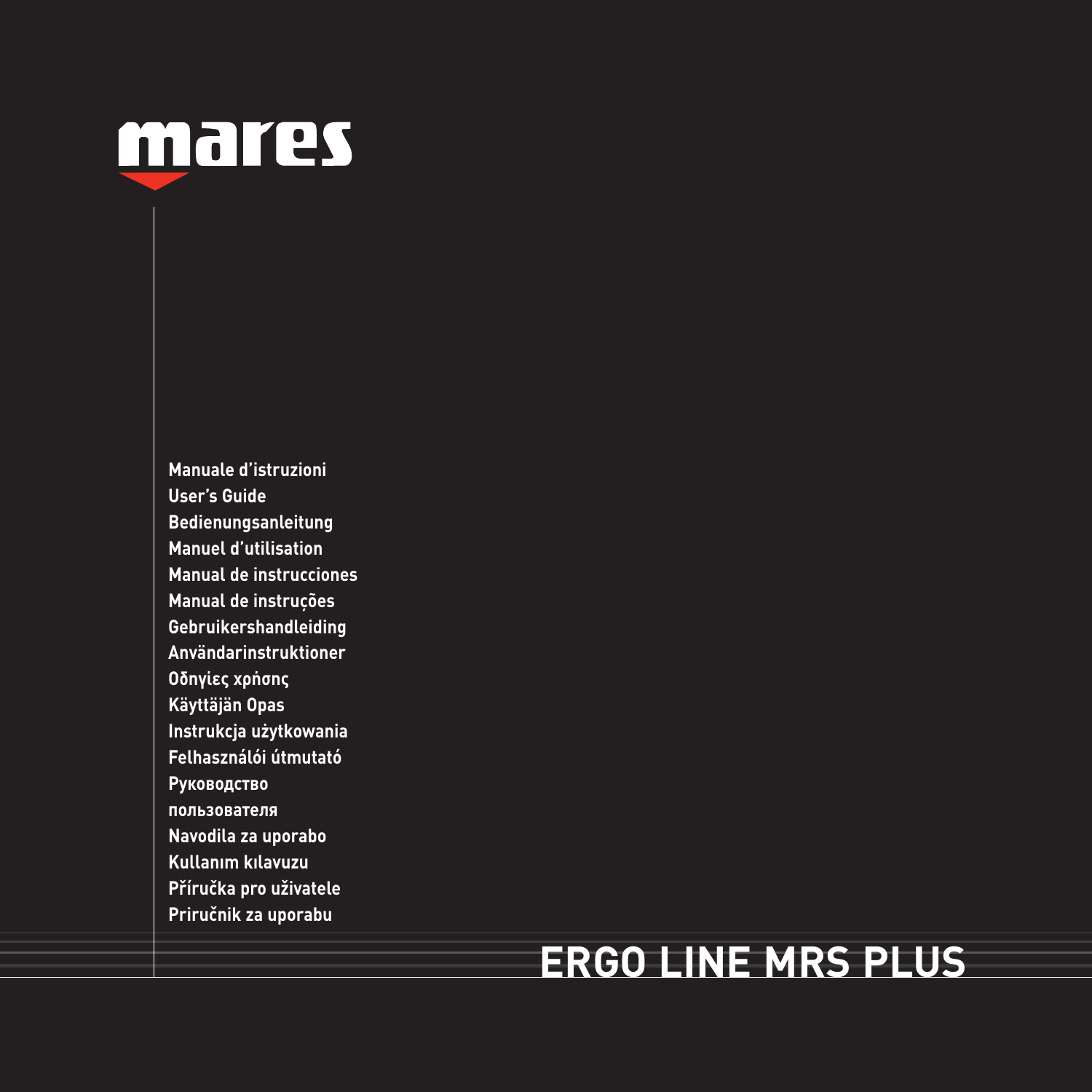# FINIT

# **BUOYANCY COMPENSATOR**

# **ERGO LINE MRS PLUS**

## - **WARNING**

CAREFULLY READ THIS INSTRUCTION MANUAL BEFORE USE, AND KEEP IT FOR FUTURE REFERENCE.

#### INTRODUCTION

Congratulations. You have purchased one of the finest, most dependable BCs available in the world today. The end result of years of "evolutioneering", your Mares BC uses processes and materials that are the result of thousands of hours of research. This means reliability, a feature that's in high demand and found in EVERY Mares product.

Any critical information or warnings that might affect the performance or result in the injury or death of the BC owner or other persons are highlighted with the following symbols:

#### $\blacktriangle$ **DANGER**

Indicates an imminently hazardous situation which, if not avoided, will result in death or serious injury.

# -**WARNING**

Indicates a potentially hazardous situation which, if not avoided, could result in death or serious injury.

#### **CAUTION**

Indicates a potentially hazardous situation which, if not avoided, may result in minor or moderate injury. It may also be used to alert against unsafe practices.

#### IMPORTANT:

Should any warnings or information contained in this manual be unclear or not fully understood, please contact Mares before using a Mares BC.

#### **WARNING**

 $\triangle$  WARNING<br>Carefully follow these and all the other instructions concerning your Mares BC and all other SCUBA equipment. Failure to do so could lead to serious injury or death.

# - **WARNING**

As with all SCUBA equipment, Mares BCs are designed to be used by trained, certified divers only. Failure to fully understand the risks of using such equipment may result in serious injury or death. DO NOT use this BC or any SCUBA equipment unless you are a trained, qualified SCUBA diver.

#### **EN 250: 2000 CERTIFIED BC**

The PPE (Personal Protective Equipment) described in this instruction manual has been subjected to type approval testing and certified in accordance with the EN 250: 2000 standards (D.e. 89/686/EEC category III, as harness for SCUBA) and EN 1809 (D.e. 89/686/CEE category II, as buoyancy compensator) by Registered Test Center n° 0474 RINA, Via Corsica 12, 16128 GENOVA, ITALY.

| Model                   | EN250: 2000 | <b>EN 1809</b> | <b>Marking</b> |
|-------------------------|-------------|----------------|----------------|
| <b>HYBRID/SHE DIVES</b> | 0474        | 0474           | CF0426         |
| <b>HYBRID PURE</b>      | 0474        | 0474           | CF0426         |
| <b>HYBRID PRO TEC</b>   | 0474        | 0474           | CF0426         |
| <b>DRAGON MRS PLUS</b>  | 0474        | 0474           | CF0426         |
| <b>KAILA MRS PLUS</b>   | 0474        | 0474           | CF0426         |
| F-LIGHT                 | 0474        | 0474           | CF0426         |
| PRESTIGE MRS PLUS       | 0474        | 0474           | CF0426         |
| PRIME                   | 0474        | 0474           | CF0426         |
| <b>SPIRIT</b>           | 0474        | 0474           | CF0426         |
| ROVER DC/PRO DC         | 0474        | 0474           | CF0426         |
| PEGASUS MRS PLUS        | 0474        | 0474           | CF0426         |
| JOURNEY ELITE           | 0474        | 0474           | CF0426         |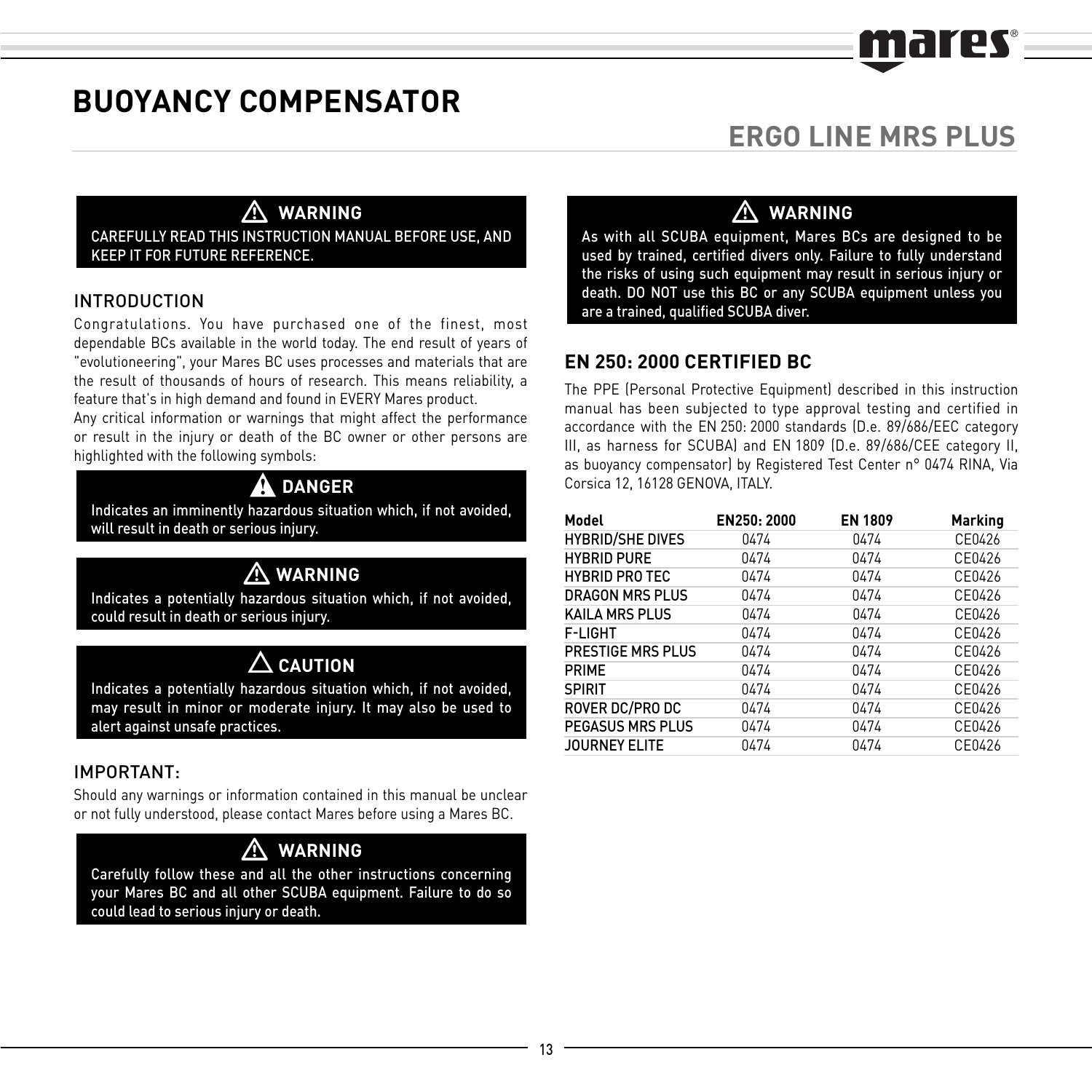# Ergo Line MRS Plus Ergo Line MRS Plus

| <b>Technical</b><br>characteristics        | <b>HYBRID/</b><br><b>HYBRID SHE</b><br><b>DIVES</b>                               | <b>HYBRID</b><br><b>PURE</b>                                                      | <b>HYBRID PRO</b><br><b>TEC</b>                                                                    | <b>DRAGON</b><br><b>MRS PLUS/</b><br><b>KAILA</b><br><b>MRS PLUS</b>              | <b>F-LIGHT</b>                                                                    | <b>PRESTIGE</b><br><b>MRS PLUS</b>                                                | <b>SPIRIT</b>                                                                     | PRIME                                                                             | <b>ROVER DC /</b><br><b>ROVER</b><br>PRO DC                                       | <b>PEGASUS</b><br><b>MRS PLUS</b>                                                 | <b>JOURNEY</b><br><b>ELITE</b>                                                    |
|--------------------------------------------|-----------------------------------------------------------------------------------|-----------------------------------------------------------------------------------|----------------------------------------------------------------------------------------------------|-----------------------------------------------------------------------------------|-----------------------------------------------------------------------------------|-----------------------------------------------------------------------------------|-----------------------------------------------------------------------------------|-----------------------------------------------------------------------------------|-----------------------------------------------------------------------------------|-----------------------------------------------------------------------------------|-----------------------------------------------------------------------------------|
| <b>Type</b>                                | Dragon<br>Aircell                                                                 | Back -<br>Mounted                                                                 | Back -<br>Mounted                                                                                  | Dragon<br>Aircell                                                                 | Classic<br>Aircell                                                                | Classic<br>Aircell                                                                | Classic<br>Aircell                                                                | Classic<br>Aircell                                                                | Classic<br>Aircell                                                                | Back -<br>Mounted                                                                 | Back -<br>Mounted                                                                 |
| <b>Inflator</b>                            | Ergo                                                                              | Ergo                                                                              | Ergo                                                                                               | Ergo                                                                              | Ergo                                                                              | Ergo                                                                              | Ergo                                                                              | Ergo                                                                              | Ergo                                                                              | Ergo                                                                              | Ergo                                                                              |
| <b>Sealing</b>                             | High<br>frequency                                                                 | High<br>frequency                                                                 | High<br>frequency                                                                                  | High<br>frequency                                                                 | High<br>frequency                                                                 | High<br>frequency                                                                 | High<br>frequency                                                                 | High<br>frequency                                                                 | High<br>frequency                                                                 | High<br>frequency                                                                 | High<br>frequency                                                                 |
| <b>Buoyancy bag</b><br>material            | Nylon 420/<br>Nylon 420                                                           | Nylon 420/<br>Nylon 420                                                           | Cordura 1000/<br>Nylon 420                                                                         | Nylon 420/<br>Nylon 420                                                           | Nylon 420/<br>Nylon 420                                                           | Cordura 1000/<br>Cordura 1000                                                     | Nylon 420/<br>Nylon 420                                                           | Nylon 420/<br>Nylon 420                                                           | Cordura 1000/<br>Cordura 1000                                                     | Duroskin/<br>Duroskin                                                             | Duroskin/<br>Duroskin                                                             |
| <b>Backpack</b>                            | Foldable                                                                          | Foldable                                                                          | Foldable                                                                                           | Vector                                                                            | Vector                                                                            | Vector                                                                            | Vector                                                                            | Vector                                                                            | Vector                                                                            | Vector                                                                            | Vector                                                                            |
| Cummerbund                                 | Quick Adjust<br>System                                                            | Waist strap<br>and cam<br>buckle                                                  | System                                                                                             | Quick Adjust Quick Adjust<br>System                                               |                                                                                   | System                                                                            | System                                                                            | Quick Adjust Quick Adjust Quick Adjust Quick Adjust<br>System                     | System                                                                            |                                                                                   |                                                                                   |
| <b>Maximum</b><br>tank size                | Single-tank<br>set:<br>Min/Max<br>diameter<br>14.1/21.5<br>cm Max. Vol.<br>20 lt. | Single-tank<br>set:<br>Min/Max<br>diameter<br>14.1/21.5<br>cm Max. Vol.<br>20 lt. | Single-tank<br>set:<br>Min/Max<br>diameter<br>14.1/21.5<br>cm Max. Vol.<br>20 lt.                  | Single-tank<br>set:<br>Min/Max<br>diameter<br>14.1/21.5<br>cm Max. Vol.<br>20 lt. | Single-tank<br>set:<br>Min/Max<br>diameter<br>14.1/21.5<br>cm Max. Vol.<br>20 lt. | Single-tank<br>set:<br>Min/Max<br>diameter<br>14.1/21.5<br>cm Max. Vol.<br>20 lt. | Single-tank<br>set:<br>Min/Max<br>diameter<br>14.1/21.5<br>cm Max. Vol.<br>20 lt. | Single-tank<br>set:<br>Min/Max<br>diameter<br>14.1/21.5<br>cm Max. Vol.<br>20 lt. | Single-tank<br>set:<br>Min/Max<br>diameter<br>14.1/21.5<br>cm Max. Vol.<br>20 lt. | Single-tank<br>set:<br>Min/Max<br>diameter<br>14.1/21.5<br>cm Max. Vol.<br>20 lt. | Single-tank<br>set:<br>Min/Max<br>diameter<br>14.1/21.5<br>cm Max. Vol.<br>20 lt. |
| <b>Weight (size L)</b>                     | 3,8kg / 3,7kg                                                                     | 3,1kg                                                                             | 4,4kg                                                                                              | 3,6kg                                                                             | 2,2kq                                                                             | 3,6kg                                                                             | 2,8kq                                                                             | 3,2kq                                                                             | 3,8kq                                                                             | 2.9 <sub>kq</sub>                                                                 | 3,4kg                                                                             |
| <b>MRS Plus</b>                            | X                                                                                 | X                                                                                 | $\times$                                                                                           | $\mathsf{X}$                                                                      | ä,                                                                                | X                                                                                 | ÷.                                                                                | optional                                                                          | -/optional                                                                        | $\mathsf{X}$                                                                      | $\mathsf{X}$                                                                      |
| <b>Trim Weight</b>                         | X                                                                                 | X                                                                                 | X                                                                                                  | X                                                                                 |                                                                                   | X                                                                                 | í.                                                                                |                                                                                   |                                                                                   |                                                                                   | X                                                                                 |
| Soft Grip                                  |                                                                                   |                                                                                   |                                                                                                    | X                                                                                 |                                                                                   | ÷.                                                                                |                                                                                   | ÷.                                                                                | ä,                                                                                | ×,                                                                                | $\mathsf{X}$                                                                      |
| <b>BPS (back)</b><br>protection<br>system) |                                                                                   |                                                                                   |                                                                                                    |                                                                                   |                                                                                   | X                                                                                 | χ                                                                                 | χ                                                                                 | χ                                                                                 |                                                                                   | Χ                                                                                 |
| <b>BPS Plus</b>                            |                                                                                   |                                                                                   |                                                                                                    | $\mathsf{X}$                                                                      | $\mathsf{X}$                                                                      | $\sim$                                                                            | ä,                                                                                | ä,                                                                                | ä,                                                                                | ×,                                                                                | X                                                                                 |
| <b>Suspension</b><br>system                | X                                                                                 | X                                                                                 | X                                                                                                  | ä,                                                                                |                                                                                   | ×.                                                                                | ä,                                                                                | ä,                                                                                | ä,                                                                                | ä,                                                                                | ×.                                                                                |
| <b>Metal rings</b>                         | $\overline{7}$                                                                    | $\overline{c}$                                                                    | 10                                                                                                 | 5                                                                                 | $\overline{4}$                                                                    | $\overline{4}$                                                                    |                                                                                   | $\mathbf{1}$                                                                      | ÷.                                                                                | ÷,                                                                                | $\overline{4}$                                                                    |
| <b>Acetalic rings</b>                      |                                                                                   | 5                                                                                 |                                                                                                    |                                                                                   |                                                                                   | $\overline{c}$                                                                    | 4                                                                                 | $\overline{c}$                                                                    | 6                                                                                 | 3                                                                                 | 1                                                                                 |
| <b>Pockets</b>                             | 2 with zip.                                                                       | 1 with zip.                                                                       | 2 with zip.<br>self-draining self-draining self-draining self-draining self-draining self-draining | 2 with zip,                                                                       | 2 with zip.                                                                       | 2 with zip.                                                                       | 2 self-<br>draining                                                               | 2 self-<br>draining                                                               | 2 self-<br>draining                                                               | 1 roll-up<br>with Velcro<br>closure                                               | 1 roll-up<br>with Velcro<br>closure                                               |
| <b>Manual valves</b>                       | $\overline{c}$                                                                    | $\overline{c}$                                                                    | $\overline{2}$                                                                                     | $\overline{2}$                                                                    | $\overline{2}$                                                                    | $\overline{2}$                                                                    | $\overline{c}$                                                                    | $\overline{c}$                                                                    | $\overline{c}$                                                                    | $\overline{2}$                                                                    | $\overline{2}$                                                                    |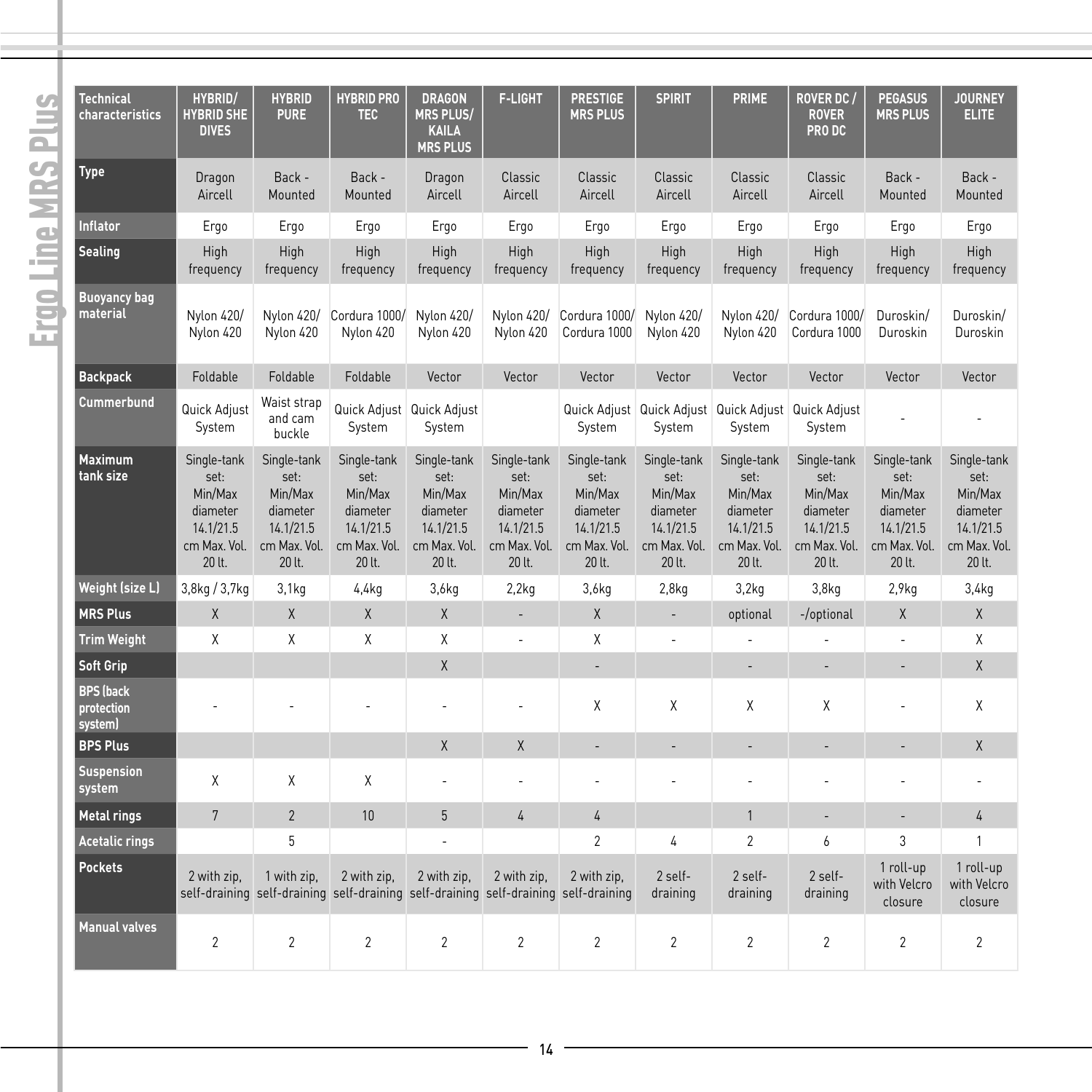# mares =

#### SIZES TABLE

| <b>MODEL</b>                                                                                                                              | <b>SIZE</b>  | <b>WEIGHT</b>       | <b>HEIGHT</b>            | <b>WAIST CIRCUMFERENCE</b> | <b>CHEST CIRCUMFERENCE</b> |
|-------------------------------------------------------------------------------------------------------------------------------------------|--------------|---------------------|--------------------------|----------------------------|----------------------------|
| HYBRID / HYBRID PURE / DRAGON                                                                                                             | XXS-XS       | $<$ 55 $ka/120$ lbs | <165cm/5' 5"             | 70-90cm/27-35"             | <95cm/37"                  |
| MRS PLUS /F-LIGHT /PRESTIGE MRS<br>PLUS/SPIRIT / PRIME / ROVER PRO<br>DC / ROVER DC / HYBRID PRO TEC /<br>PEGASUS MRS PLUS/ JOURNEY ELITE | S            | 50-70kg/110-155lbs  | 165-175cm/5' 5" - 5' 9"  | 75-95cm/29-37"             | 85-105cm/33-42"            |
|                                                                                                                                           | M            | 60-80kg/130-175lbs  | 165-180cm/5' 5" - 5' 11" | 90-115cm/35-45"            | 95-115cm/29-45"            |
|                                                                                                                                           |              | 70-90kg/155-200lbs  | 170-185cm/5' 7" - 6' 1"  | 100-120cm/40-47"           | 105-120cm/42-47"           |
|                                                                                                                                           | <b>XL</b>    | >80kg/>175lbs       | >180cm/5' 11"            |                            | >120cm/47"                 |
|                                                                                                                                           |              |                     |                          |                            |                            |
| <b>MODEL</b>                                                                                                                              | <b>SIZE</b>  | <b>WEIGHT</b>       | <b>HEIGHT</b>            | <b>WAIST CIRCUMFERENCE</b> | <b>CHEST CIRCUMFERENCE</b> |
| KAILA MRS PLUS / HYBRID SHE DIVES                                                                                                         | <b>XXS</b>   | $<$ 50 $ka/110$ lbs | $<$ 160cm/5' 3"          | 65-85cm/25-33"             | <85cm/33"                  |
|                                                                                                                                           | XS           | $<$ 50 $ka/110$ lbs | <160cm/5'3"              | 65-85cm/25-33"             | <85cm/33"                  |
|                                                                                                                                           | $\mathsf{S}$ | 45-65kg/100-145lbs  | 150-170cm/4' 11" - 5' 7" | 70-90cm/27-35"             | 80-90cm/31-35"             |
|                                                                                                                                           | M            | 50-70kg/110-155lbs  | 165-175cm/5' 5" - 5' 9"  | 80-105cm/31-42"            | 85-95cm/33-37"             |
|                                                                                                                                           |              | >60kg/130lbs        | >170cm/5'7"              | 85-115cm/33-45"            | >90cm/35"                  |

#### LIFT TABLE

| <b>MODEL</b>                                     | <b>XXS</b>                                    | <b>XS</b>                                      | S.                                             | M                                              | ц                                              | <b>XL</b>                                     | <b>XXL</b>                |
|--------------------------------------------------|-----------------------------------------------|------------------------------------------------|------------------------------------------------|------------------------------------------------|------------------------------------------------|-----------------------------------------------|---------------------------|
| <b>HYBRID</b>                                    |                                               | 140 N<br>$[14, 2 \text{ kg}/30.8 \text{ lbs}]$ | 140 N<br>$(14.2 \text{ kg}/30.8 \text{ lbs})$  | 190 N<br>$(19.3 \text{ kg}/42.5 \text{ lbs})$  | 190 N<br>$(19, 3 \text{ kg}/42.5 \text{ lbs})$ | 220 N<br>$[22,5 \text{ kg}/49.6 \text{ lbs}]$ |                           |
| <b>HYBRID SHE DIVES</b>                          | 140 N<br>$(14.2 \text{ kg}/30.8 \text{ lbs})$ | 140 N<br>$[14, 2 \text{ kg}/30.8 \text{ lbs}]$ | 140 N<br>$(14.2 \text{ kg}/30.8 \text{ lbs})$  | 140 N<br>$[14, 2 \text{ kg}/30.8 \text{ lbs}]$ | 170 N<br>(17,3 kg/38.1 lbs)                    |                                               |                           |
| <b>HYBRID PURE</b>                               |                                               | 150 N<br>$[15,3 \text{ kg}/33.7 \text{ lbs}]$  | 150 N<br>$(15, 3 \text{ kg}/33.7 \text{ lbs})$ | 150 N<br>$(15, 3 \text{ kg}/33.7 \text{ lbs})$ | 150 N<br>$(15,3 \text{ kg}/33.7 \text{ lbs})$  | 150 N<br>$[15,3 \text{ kg}/33.7 \text{ lbs}]$ |                           |
| <b>HYBRID PRO TEC</b>                            |                                               | 245 N<br>(25,0kg/55,1 lbs)                     | 245 N<br>[25,0kg/55,1 lbs]                     | 245 N<br>$[25,0 \text{kg}/55,1 \text{ lbs}]$   | 245 N<br>(25,0kg/55,1 lbs)                     | 245 N<br>(25,0kg/55,1 lbs)                    |                           |
| <b>DRAGON MRS PLUS</b>                           |                                               | 140 N<br>$[14, 2 \text{ kg}/30.8 \text{ lbs}]$ | 140 N<br>$(14.2 \text{ kg}/30.8 \text{ lbs})$  | 170 N<br>$(17.3 \text{ kg}/38.1 \text{ lbs})$  | 190 N<br>$(19, 3 \text{ kg}/42.5 \text{ lbs})$ | 220 N<br>$[22,5 \text{ kg}/49.6 \text{ lbs}]$ |                           |
| <b>KAILA MRS PLUS</b>                            | 140 N<br>$(14.2 \text{ kg}/30.8 \text{ lbs})$ | 140 N<br>$[14, 2 \text{ kg}/30.8 \text{ lbs}]$ | 140 N<br>$(14.2 \text{ kg}/30.8 \text{ lbs})$  | 140 N<br>$(14.2 \text{ kg}/30.8 \text{ lbs})$  | 160 N<br>[16,3 kg/35.9 lbs]                    |                                               |                           |
| F-LIGHT                                          |                                               | 140 N<br>$[14, 2 \text{ kg}/30.8 \text{ lbs}]$ | 150 N<br>$(15, 3 \text{ kg}/33.7 \text{ lbs})$ | 160 N<br>$(16, 3 \text{ kg}/35.9 \text{ lbs})$ | 200 N<br>(20,5 kg/45.1 lbs)                    | 235 N<br>$[24.0 \text{ kg}/52.9 \text{ lbs}]$ |                           |
| PRESTIGE MRS PLUS                                |                                               | 140 N<br>$[14, 2 \text{ kg}/30.8 \text{ lbs}]$ | 150 N<br>$(15, 3 \text{ kg}/33.7 \text{ lbs})$ | 160 N<br>$(16, 3 \text{ kg}/35.9 \text{ lbs})$ | 200 N<br>(20,5 kg/45.1 lbs)                    | 235 N<br>$[24.0 \text{ kg}/52.9 \text{ lbs}]$ |                           |
| <b>SPIRIT / PRIME</b>                            |                                               | 140 N<br>$[14, 2 \text{ kg}/30.8 \text{ lbs}]$ | 150 N<br>$(15, 3 \text{ kg}/33.7 \text{ lbs})$ | 160 N<br>$(16, 3 \text{ kg}/35.9 \text{ lbs})$ | 200 N<br>(20,5 kg/45.1 lbs)                    | 235 N<br>$[24,0 \text{ kg}/52.9 \text{ lbs}]$ |                           |
| ROVER DC /<br><b>ROVER PRO DC</b>                | 140 N<br>$(14.2 \text{ kg}/30.8 \text{ lbs})$ | 140 N<br>$[14, 2 \text{ kg}/30.8 \text{ lbs}]$ | 150 N<br>$(15.3 \text{ kg}/33.7 \text{ lbs})$  | 160 N<br>$(16, 3 \text{ kg}/35.9 \text{ lbs})$ | 200 N<br>$[20,5 \text{ kg}/45.1 \text{ lbs}]$  | 235 N<br>$[24.0 \text{ kg}/52.9 \text{ lbs}]$ | 240 N<br>[24,5 kg/54 lbs] |
| <b>PEGASUS MRS PLUS /</b><br><b>JOURNEY PLUS</b> |                                               | 200 N<br>$[20,5 \text{ kg}/45.1 \text{ lbs}]$  | 200 N<br>$(20.5 \text{ kg}/45.1 \text{ lbs})$  | 200 N<br>$[20,5 \text{ kg}/45.1 \text{ lbs}]$  | 200 N<br>$(20.5 \text{ kg}/45.1 \text{ lbs})$  | 200 N<br>$[20,5 \text{ kg}/45.1 \text{ lbs}]$ |                           |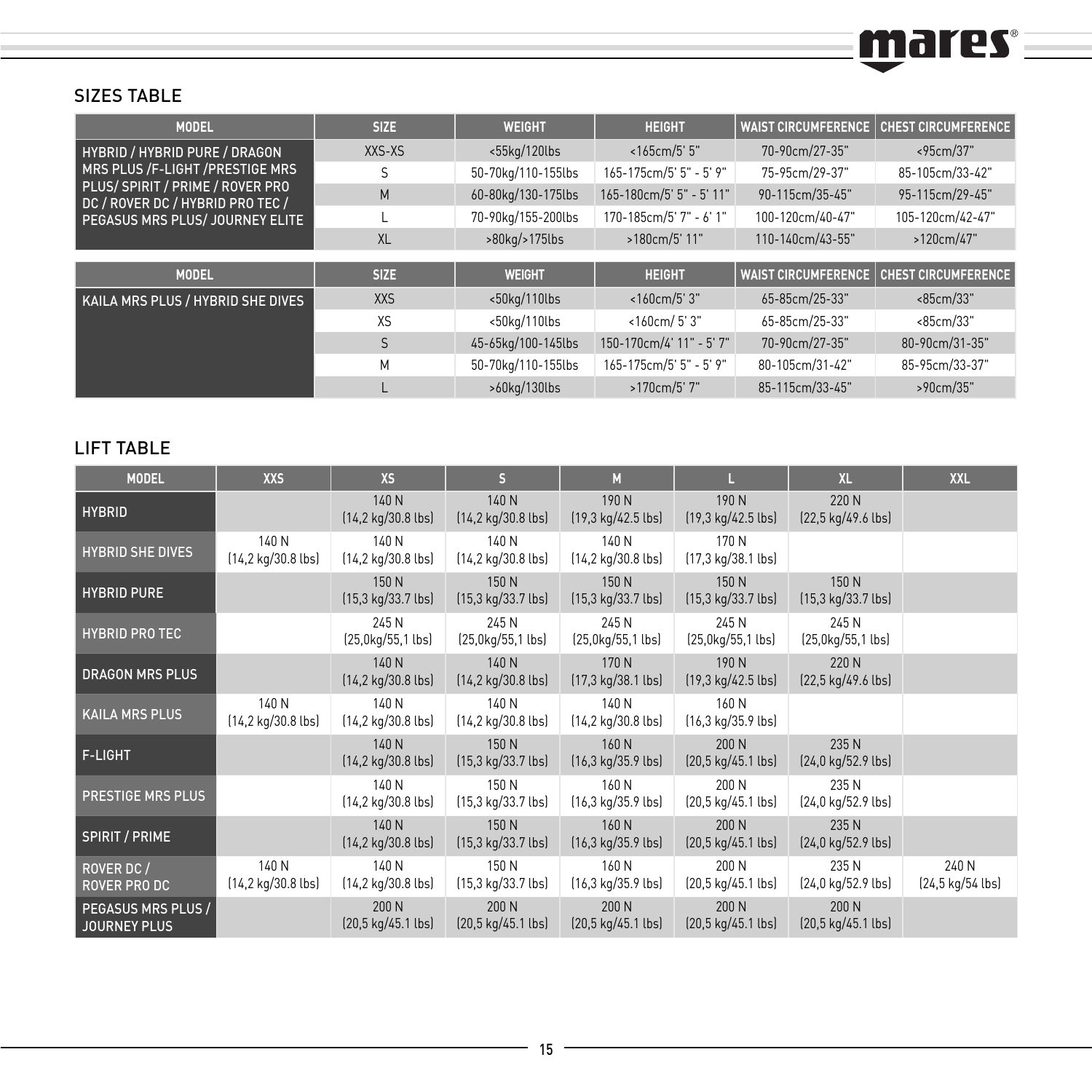The number 0426 next to the CE mark refers to Registered Test Center n° 0426 ITALCERT, V.le Sarca, 336 - 20126 MILAN, authorized to run production checks according to art. 11.B D.e. 89/686/EEC only as regards products classified in category III (harness for SCUBA).

#### **REFERENCES TO EN 250: 2000 - OBJECT - DEFINITIONS - LIMITS**

- **Object:** The requirements and tests provided for in EN 250 are aimed at providing a minimum safety level for the operating of diving breathing apparatuses at a maximum depth of 50 m/ 165 feet.
- **Scuba Definition (EN 132):** Self-contained, open-circuit compressed air underwater breathing apparatus in an apparatus which has a portable supply of compressed air carried by the diver, allowing him to breathe underwater.

#### **■ Scuba - Minimum equipment (EN 250: 2000):**

- a) Air cylinder / cylinders.
- b) Demand regulator.
- c) Safety device, e.g. pressure gauge / computer or reserve or alarm.
- d) Carrying frame or holding device for air cylinder(s) to mount the harness, or carrying system, e.g. backpack and/or straps, BC harness.
- e) Facepiece: mouthpiece assembly or full face mask or diving helmet.
- f) Operating instructions.
- **Limits (EN 250: 2000)** Maximum depth: 50 m / 165 feet.
- **SCUBA Component units (EN 250: 2000):** The SCUBA equipment may consist of separate component units such as cylinders, regulator and pressure gauge. The Mares BCs described in this manual may be used with any SCUBA components certified in compliance with EC directive 89/686. The air contained in the cylinders must comply with the requirements for breathable air set forth in EN 12021.

#### **REFERENCES TO EN 1809 - OBJECTS - DEFINITIONS - LIMITS**

- **Object:** The EN 1809 directive examines the minimum safety requirements and the performance of inflatable buoyancy compensator vests.
- **Buoyancy Compensator Vest Definition (EN 1809):** A device allowing the diver to control his/her buoyancy during the dive.
- **Limits:** The object of the EN 1809 Standard does not cover the requirements for floating devices or safety jackets. A buoyancy compensator vest is not intended to guarantee, on the surface, a head-up position to an unconscious or a temporarily disabled diver.

#### **WARNING**

**A WARNING**<br>Read this manual carefully. The improper use of any diving equipment can result in serious injury or death. SCUBA diving equipment should be used by certified divers only. Professional training should be obtained exclusively from a certified instructor. For your protection, your equipment should be serviced by Mares or a Mares AUTHORIZED SERVICE CENTER.

The BCs described in this manual have been tested and certified for temperatures between -20°C and + 60°C.

#### IMPORTANT

Read the instructions carefully. The BC is not a life vest: it does not guarantee a head-up position of the diver on the surface. If the instruction manual is lost, it can be re-ordered from your Mares dealer. Before use, check for any air leaks and make sure all the components of the BC are working correctly. Connect the LP hoses to a Low Pressure port of the 1st stage BEFORE connecting the regulator to the tank.

After use, rinse the inside and outside of the BC thoroughly with fresh water. This operation is particularly important after use in a swimming pool. Inadequate maintenance may result in damage to the BC or impair its operation. Inflate the BC slightly before storing.

#### **ERGO INFLATOR**

The Ergo inflator (Fig. 1) is designed to guarantee immediate and precise buoyancy adjustment.

The Ergo inflator was designed to operate with a minimum supply pressure of 8 bar / 117 psi and maximum supply pressure of 12 bar / 176 psi. Check the technical specifications of your regulator before use.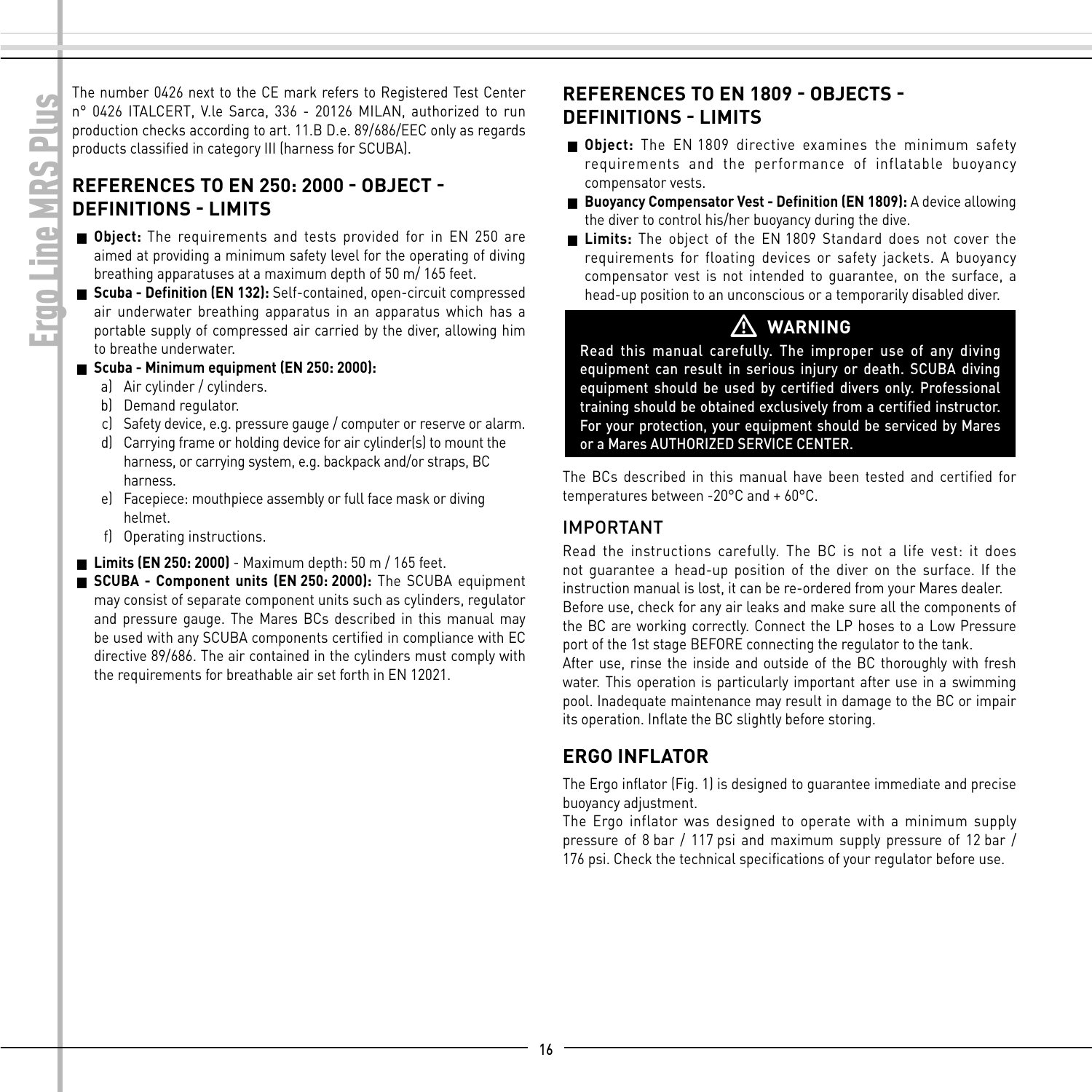# mares



- 1) Corrugated hose
- 2) Valve trigger line
- 3) Line bushing
- 4) Body
- 5) Purge button
- 6) Mouthpiece
- 7) Air intake button
- 8) Valve bushing
- 9) Filter
- 10) Quick connector
- 11) Protection cap

#### CONNECTION TO THE FIRST STAGE

- Connect the LP hose to a LOW PRESSURE port of your first stage.

# - **WARNING**

The hose must be connected to a LOW PRESSURE port of the first stage. Connection to a high pressure port may result in serious injury or death for the diver and damage the equipment.

- Connect the LP hose quick connect end to the inflator.
- For easier connection, this operation must always be performed while the first stage is not pressurized.
- Fasten the hose to the corrugated hose using the quick-connect LP-hose retainer (Fig. 2).



FIG. 2

#### INFLATING THE BC

To inflate your BC, simply depress the concave power inflator button (Fig. 3).

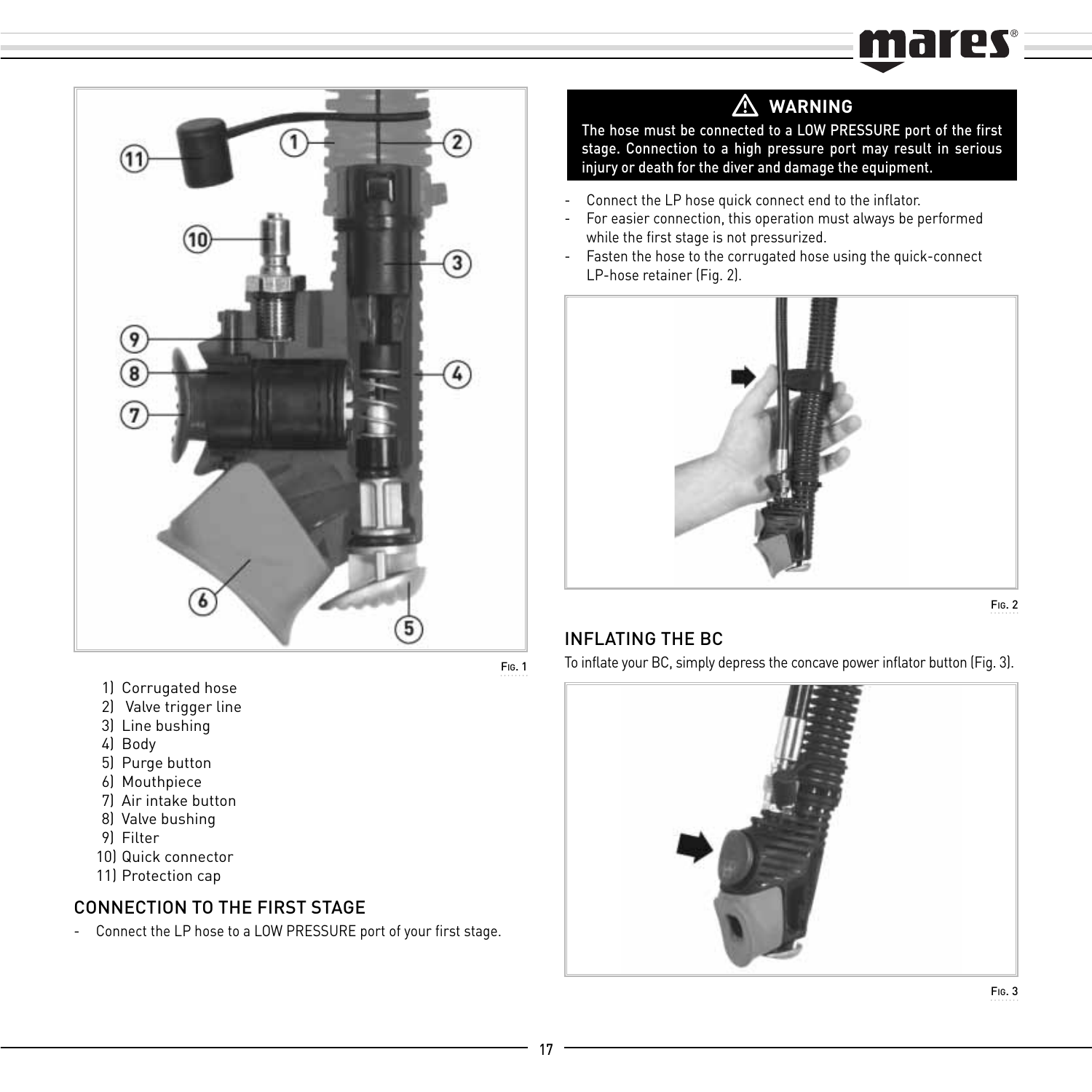When the button is released, air delivery must immediately stop; if it does not, refer to a Authorized Mares Support Center.

#### DEFLATING THE BC

There are two ways to deflate the BC:

 1) lift the corrugated hose upward and depress the convex oral inflator button (Fig. 4) or



FIG. 4

2) pull the inflator downward (Fig. 5).



FIG. 5

#### ORAL INFLATION

The BC can be inflated orally using the soft mouthpiece (Fig. 6).



FIG. 6

Follow the steps below:

Put your lips on the mouthpiece.

#### л **WARNING**

Do not use your BC as a source of breathable air. Do not inhale air through the inflator mouthpiece. The gas inside the BC may be incapable of supporting life.

- Press the purge button while exhaling into the mouthpiece.
- Then release the purge button.

Repeat the above sequence for as long as is necessary to achieve the desired level of buoyancy.

#### **Q.A.S. (QUICK ADJUST SYSTEM) SYSTEM**

Before the BC is used underwater, it must be adapted to the size of the diver by making some adjustments.

If the cummerbund needs to be tightened or enlarged, remove it from both the left and right inner loops and then, using the adjusting strap with buckle, obtain the desired length by moving the Velcro-covered part backward or forward (Fig. 7).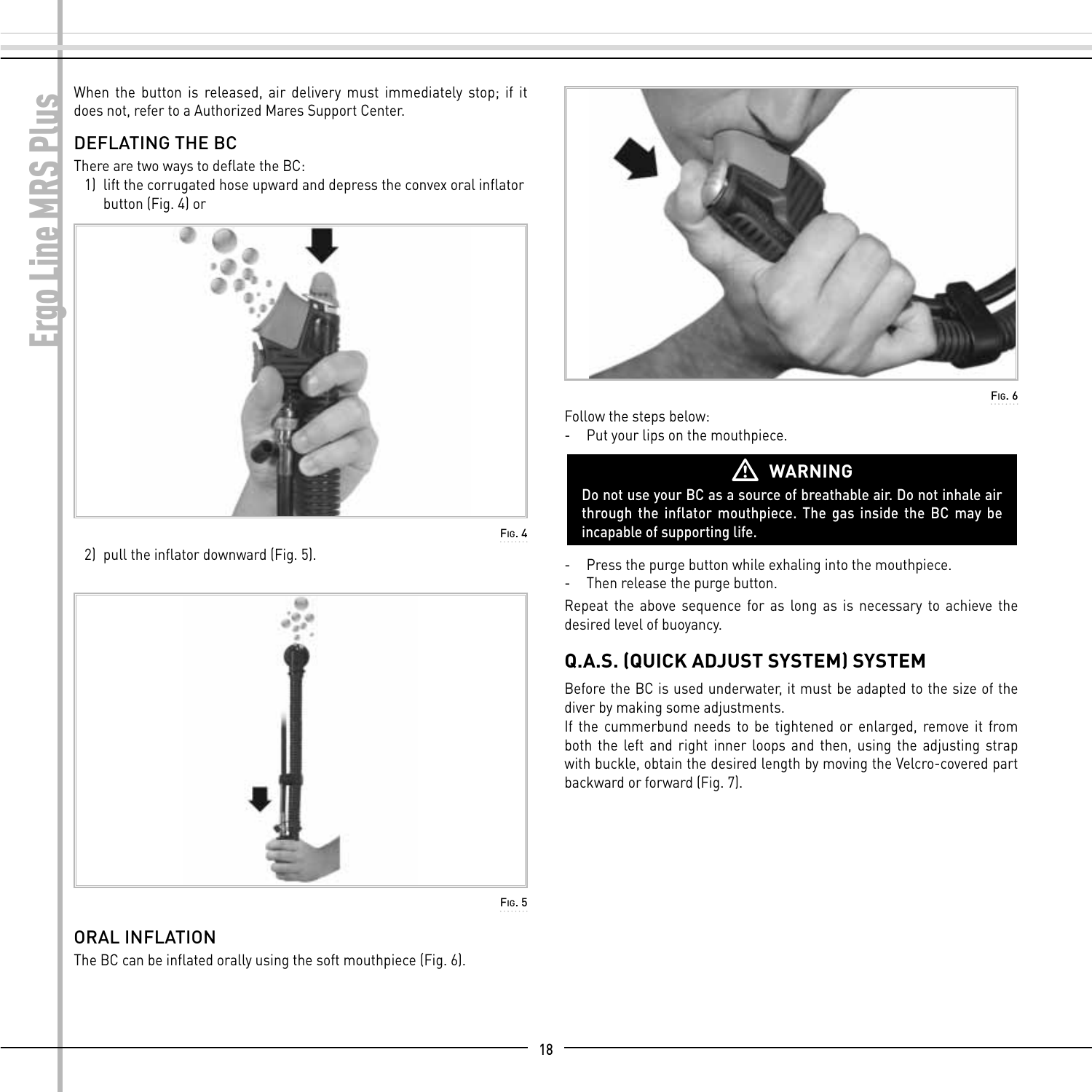

FIG. 7

After completing the adjustment, put the cummerbund back inside its loops and check the resulting fit, taking into account the thickness of the wetsuit and ensuring that the two sides are exactly symmetrical.

The cummerbund is correctly adjusted when the Velcro flaps overlap each other at the center of the diver's waist.

After obtaining the desired girth, use the quick-adjusting shoulder straps on the left and right side to finish customizing the fit.

# **CAUTION**

If you have followed the above instructions correctly, the waistband will be properly stretched and will not wrinkle. If any wrinkles are present, that means that the straps are too tense with respect to the adjusted waistband length.

#### **ACCESSORIES**

The accessories for Mares BCs are of the highest quality and clearly demonstrate what care for the smallest details means. All the buckles are in technopolymer. D-rings are provided for attaching cameras and other accessories. The efficient swivel-snap hose retainers guarantee optimum and safe positioning of the Console or of the Octopus. All BCs also come with an unbreakable two-tone whistle. The inflator features an efficient protection cap for hose connection.

#### **INTEGRATED WEIGHT SYSTEM**

#### MDC DLUC

MRS Plus represents the evolution of the first mechanical-release weight system introduced on the market. It introduces a newly-designed buckle system: simply click the buckle in place for optimum security, and a single outward pull releases your weights. The interior is divided into multiple sections in the event you do not use the full capacity.

#### ASSEMBLING THE INTEGRATED WEIGHT

Open the zipper and insert the desired quantity of weights, up to a maximum of 6kg/13lbs for sizes M and bigger and 4kg/9lbs for sizes S and smaller in each weight pouch (Fig. 8).



FIG. 8

When using a limited quantity of weights, close the Velcro (A) inside the pocket to prevent the weights from shifting during the dive (Fig. 9).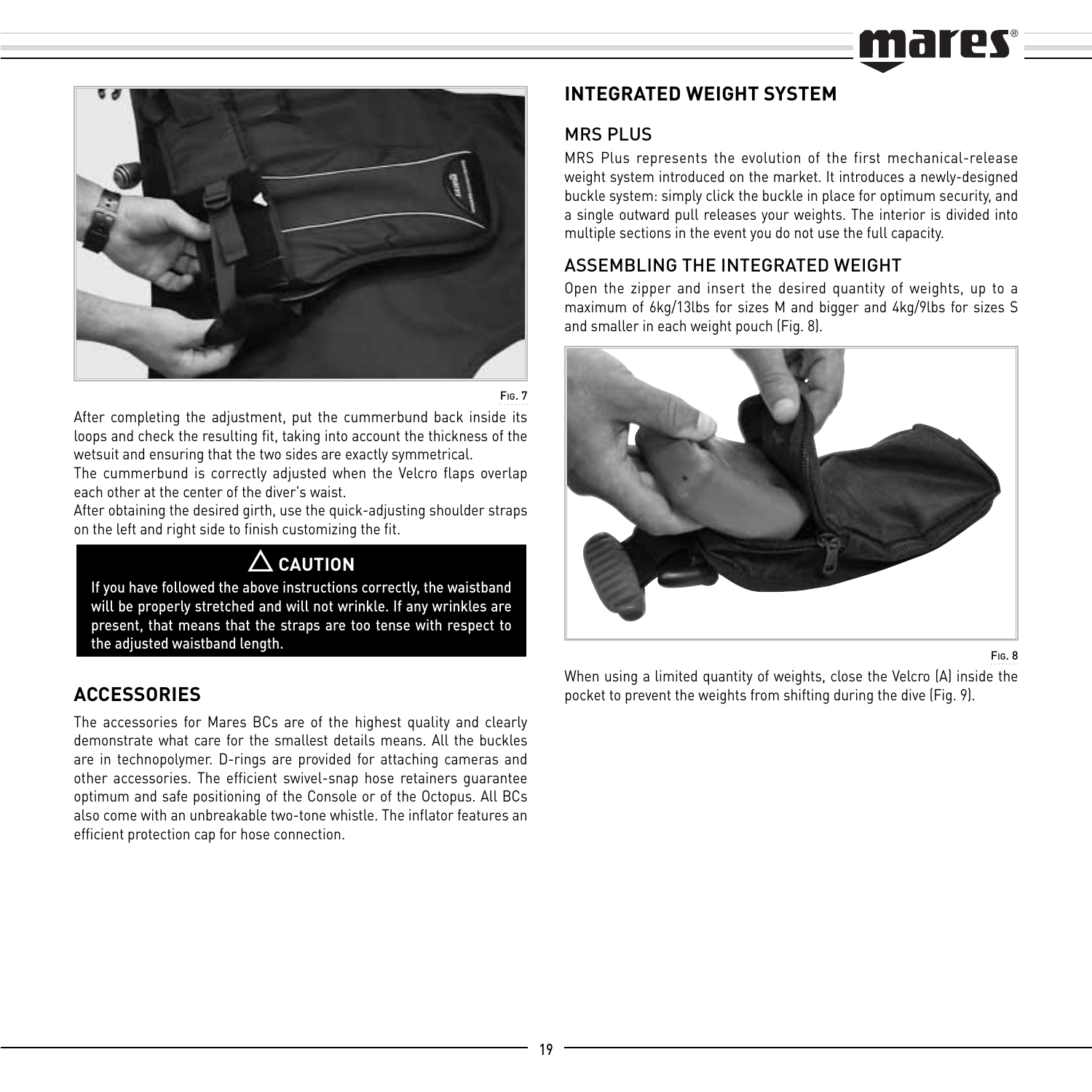



FIG. 11

#### RELEASING THE MRS PLUS FROM THE BC

To release the MRS Plus weight pouch from the BC, grasp the handle (C) of the MRS Plus weight pouch (Fig. 12).



FIG. 12

Pull the handle (C) forward firmly to detach the male buckle (A) from the female buckle (B), and then pull out the whole weight pouch (Fig. 13).

Close the zipper.

#### INSTALLING THE MRS PLUS ONTO THE BC

Insert the MRS Plus in the special housing inside the pocket of the deflated BC. Insert the male part of the buckle (A) of the MRS Plus weight pouch into the female buckle (B) located inside the BC pocket, pressing until it clicks (Fig. 10).



Make sure that the mechanism of the male buckle (A) is perfectly fastened to the female buckle (B) (Fig. 11).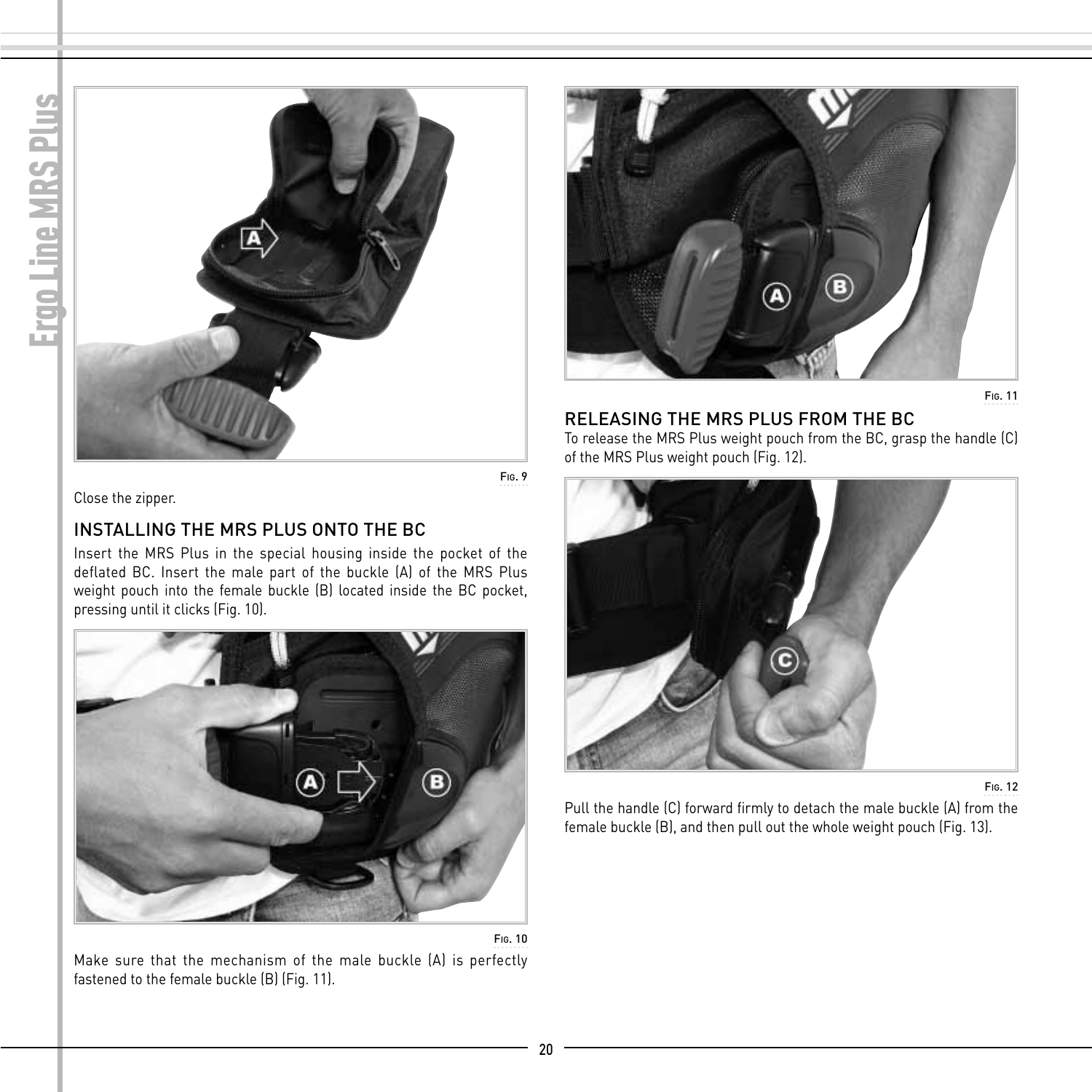

FIG. 13

#### SOFT GRIP

Neutrally buoyant padding, specifically designed to provide unparalleled comfort and ensure maximum adherence between the wetsuit and the BC.

#### B.P.S. (BACK PROTECTION SYSTEM)

A neutrally buoyant padding system that is both rugged and secure, thanks to a combination of materials with different mechanical properties. The capacity to absorb shocks is greatly superior to that of ordinary protection materials. What's more, the contoured cut and the special design of the seams ensure exceptional adherence between the wetsuit and BC.

#### OVERPRESSURE / RAPID EXHAUST VALVE

Your Buoyancy Compensator is equipped with over-expansion relief, quick air dump valves (Fig. 14). The valve automatically releases air from the BCs when the internal pressure exceeds the external pressure by a preset amount.

The purpose of this valve is to prevent the BC from becoming overpressurized, thus being damaged. This valve is also used for rapid exhaust when pulling the knob connected to the line.

Two such exhaust valves are located at the upper right and lower right to favor the release of excess air regardless of the position of the diver.

The lower valve has a positive-buoyancy knob on the pull string for easy air release in the head-down position.



FIG. 14

### **WARNING**

 $\bigwedge_{\text{A}}$  WARNING<br>A leakage of micro-bubbles does not necessarily indicate that the BC is losing pressure, but instead could be air that was trapped in spaces between the fabric fibers.

#### POCKETS

The pockets are high-capacity and can be easily accessed with the opposite-side arm. Always remember to close the zip or the Velcro flap to avoid losing any objects contained in the pockets.

# - **WARNING**

USE OF BC POCKETS AS WEIGHT HOLDERS (TEARING POCKETS): the pockets are not designed to hold excessive weight. They are intended exclusively to contain small objects. Inserting weights, stones, or sharp or pointed objects is considered improper use and will consequently invalidate the warranty.

#### HOSE RETAINER

The BC features a convenient quick-connect hose retainer for dive instruments (Fig. 15).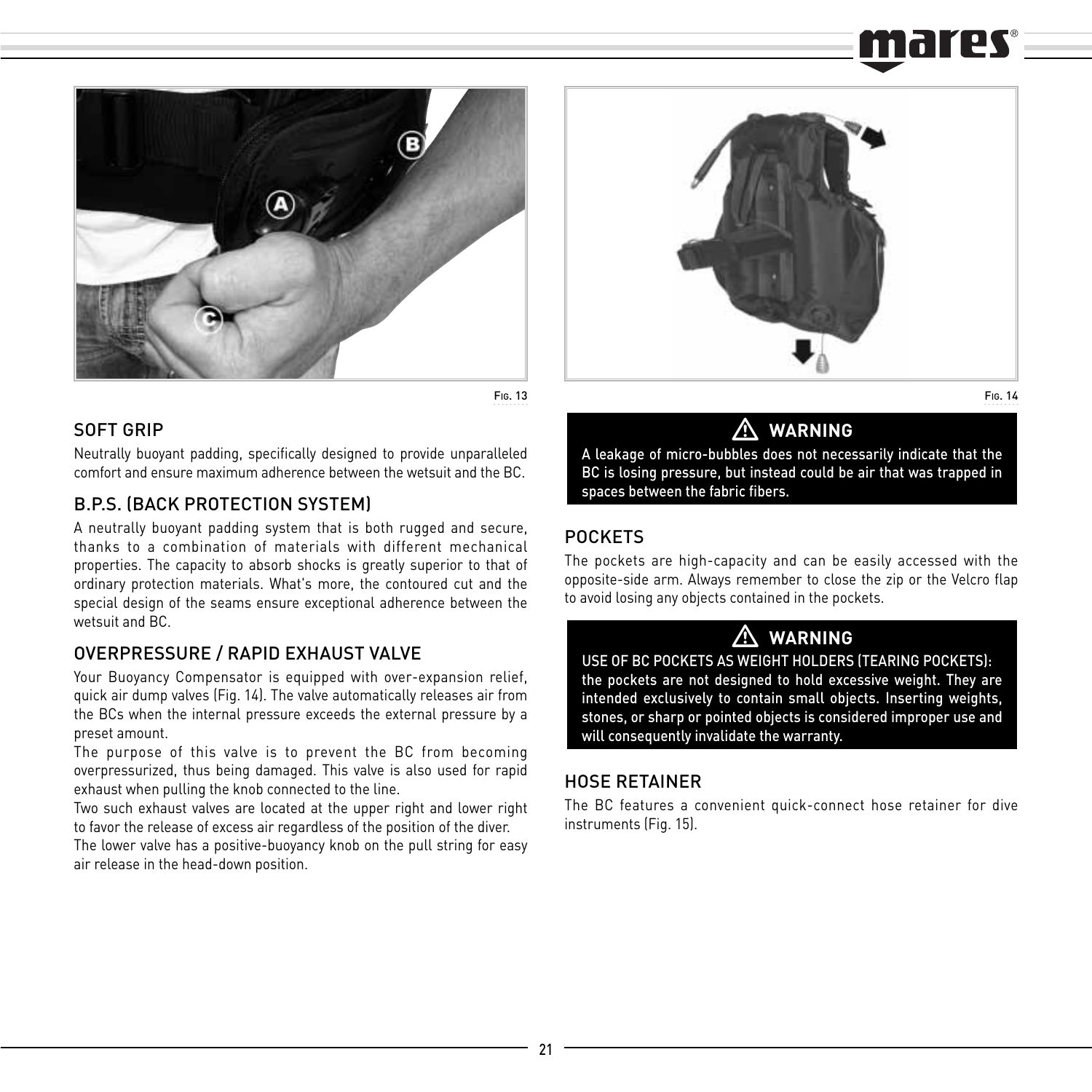





#### **OPERATING INSTRUCTIONS**

#### **WARNING**

**A WARNING**<br>Read the following instructions carefully. The improper use of any diving equipment may damage your equipment or result in serious injury or death.

The purpose of a BC is to make diving easier by enabling the diver to maintain neutral buoyancy.

Prior to diving in open water conditions, practice using your BC in a swimming pool. Use all gear that you would normally use in an open water dive.

First of all, adjust the cummerbund and backpack to fit your size. A correct adjustment helps ensure optimal comfort and stability.

#### FASTENING THE BC TO A SCUBA TANK

# - **WARNING**

Your BC was designed to be used with SCUBA tanks having the following minimum and maximum characteristics: Diameter: min. 14.1 cm (5.5 in) - max. 21.5 cm (8.5 in)

single tank: max. 20 l; double tank: max. 2 x 10 l.

#### **PRE-DIVE INSPECTION**

- 1) Check that all fittings and valves are securely fastened and that the locking nuts are tightened.
- 2) Make sure that tank and backpack are properly connected (Fig. 16-17).



FIG. 17

- 3) Inflate the BC and wait for approximately 15 minutes. If the BC deflates at all, do not use it and bring it to a Authorized Mares Support Center for inspection.
- 4) Test the inflate and deflate functions of the Ergo inflator several times. Carefully check the oral inflation system through the mouthpiece to be sure it operates properly.
- 5) Operate the overpressure / rapid exhaust valves (Fig. 18) to be sure they are functioning properly.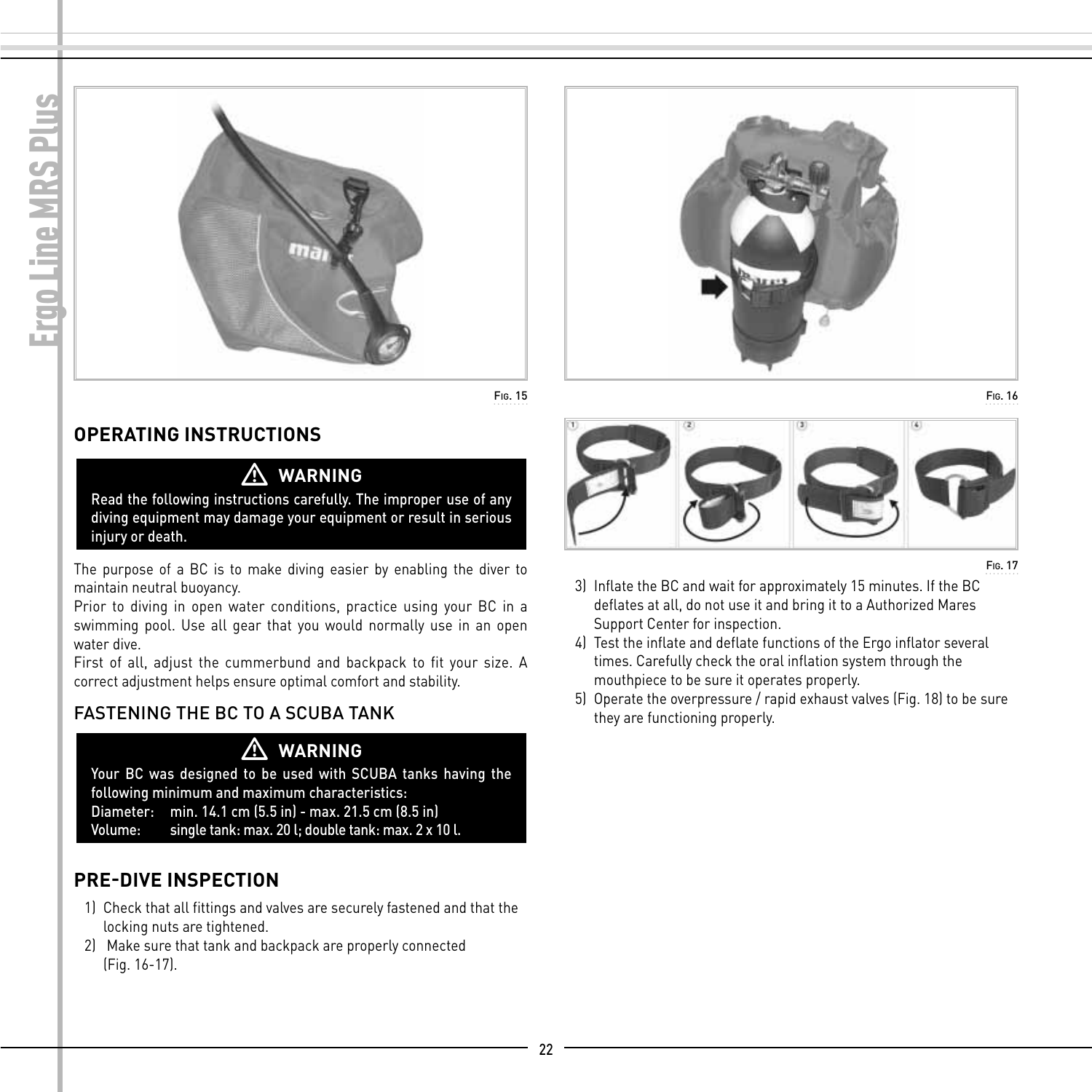

FIG. 18

 6) Do not leave the BC in the sun and do not place or drag it on rough surfaces that might chafe or puncture it.

# - **WARNING**

WHEN USING A BC WITH INTEGRATED WEIGHTS, ALWAYS SECURE THE UNIT TO A LINE IF YOU ARE PLANNING TO PUT ON THE BC IN THE WATER. THIS IS BECAUSE, IN CERTAIN CASES, THE SCUBA UNIT CAN BE NEGATIVELY BUOYANT EVEN WITH THE BC FULLY INFLATED.

#### **DONNING**

- Loosen the shoulder straps all the way and put your left arm through the left arm hole of the BC.

 Be sure the corrugated hose and LP hose are not tangled. Then proceed with the right arm.

- Close the waistband securely (Fig. 19, part 1).
- Fasten the chest strap, if present (Fig. 19, part 2).
- Tighten the shoulder straps (Fig. 19, part 3).
- Fasten the waist strap and adjust by pulling both strap ends simultaneously.

# - **WARNING**

A BC is not a safety jacket or personal floatation device and is not designed to keep the diver on the surface with the head out of the water should he/she become unconscious.



FIG. 19

#### **OPERATION**

#### - ON THE SURFACE

If you intend to remain on the surface, inflate your BC to increase your positive buoyancy.

#### - DURING THE DIVE

Deflate the BC either by pressing the inflator purge button while keeping the corrugated hose in upward position (Fig. 4) or, using the rapid exhaust valve, by pulling the inflator downward (Fig. 5).

#### - NEUTRAL BUOYANCY

Once the desired depth has been reached, neutral buoyancy can be obtained by blowing in and/or exhausting the appropriate air volume into/from the BC.

#### - ASCENT

# - **WARNING**

When ascending, your buoyancy must be controlled to avoid too rapid an ascent when approaching the surface. For information concerning a safe rate of ascent, refer to a certified diving instructor or your diving manual. Follow your decompression table or diving computer during the whole ascent. Failure to make a slow, controlled ascent could lead to serious injury or death.

When ascending, the air in the BC expands thus increasing positive buoyancy, hence your ascent rate.

Therefore, it is important to control inflation to obtain a correct and consistent rate of ascent.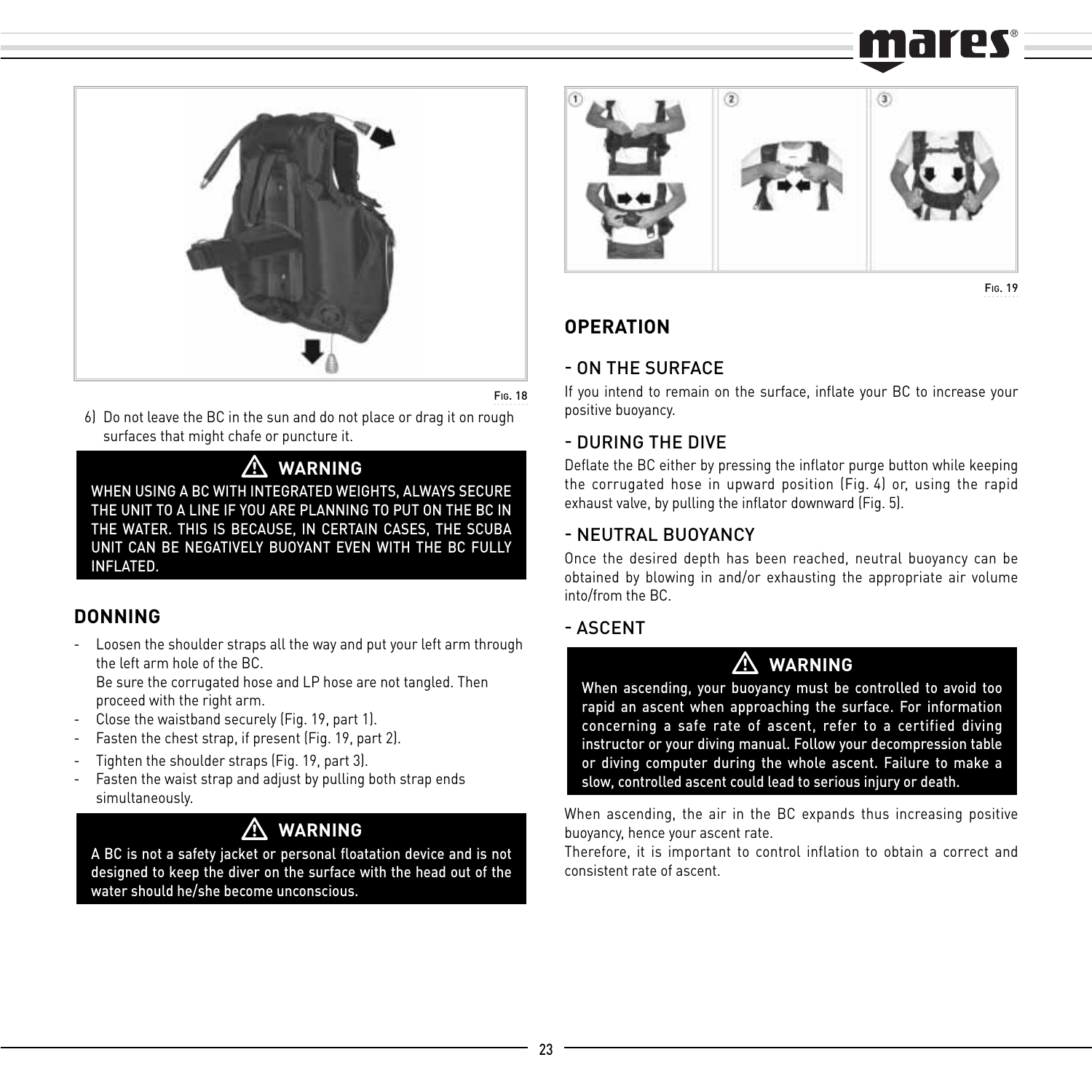# - **WARNING**

Do not use your BC to lift objects in the water. Should you drop the object, you could become too buoyant and your rate of ascent could become too rapid and potentially dangerous and serious injury or death could result.

#### **MAINTENANCE**

Proper maintenance will ensure long and trouble-free life to your BC. For that reason, it is essential for you to follow the instructions listed below:

- 1) Avoid prolonged exposure to direct sunlight.
- 2) Do not leave any pointed or hard objects in or around the BC.
- 3) Store the BC only when completely dry. Store partially inflated in a cool, dry and dark place.
- 4) At the end of every dive, always insert the protection cap on the quick connector after disconnecting the LP hose (Fig. 4).
- 5) At the end of every open water or swimming pool dive, always rinse your BC inside and out with fresh water.

#### To rinse it inside, do the following:

- Fill the BC approximately 1/4 full with fresh water (to get water inside the BC, depress the oral inflator button and allow the water to enter through the inflator mouthpiece). Use only a gentle water stream while filling.
- Inflate the BC orally and shake it from side to side and up and down.
- Keeping the bladder up and the corrugated hose down, purge water through the mouthpiece while keeping the oral inflator button down.
- 6) Rinse thoroughly all hardware and accessories on the BC.

# - **WARNING**

Do not use any solvents or detergents for cleaning your BC. Such chemicals may damage your BC to the extent that it could malfunction underwater, leading to serious injury or death.

#### **FREQUENCY OF CHECKS**

It is recommended that you have your BC checked once a year by an Authorized Mares Support Center.

#### **STORAGE**

Before storing your BC, rinse it with fresh water and drain the water from the bag. Leave to dry completely, and then inflate slightly and place in a dry location out of the sun.

#### **USE OF THE BCS WITH OXYGEN RICH MIXTURES**

## - **WARNING**

This product was designed for use with air or with Nitrox up to a maximum of 40% oxygen. The use of mixes with oxygen concentrations higher than 40% and/or the addition of helium can cause damage or deterioration and compromise the proper functioning of the BC.

#### $\mathbb{Z}$ **WARNING**

#### **FOR NORTH AMERICA ONLY**

Mares regulators, alternative second stages, and gas delivery components are designed for and compatible with open circuit SCUBA using compressed air or enriched air (Nitrox) mixtures not exceeding 40% Oxygen ONLY.

These limits conform to the DAN Nitrox Industry Workshop Proceedings of November, 2000.

Failure to follow this warning may result in SERIOUS INJURY or DEATH to the user due to fire, explosion, or the deterioration or failure of the equipment.

**WHEN REPAIR OR SERVICING IS REQUIRED, THIS SHOULD BE PERFORMED ONLY BY MARES OR BY AN AUTHORIZED MARES SUPPORT CENTER.**

**THE LIST OF AUTHORIZED MARES SUPPORT CENTERS IS AVAILABLE AT OUR WEBSITE, WWW.MARES.COM.**